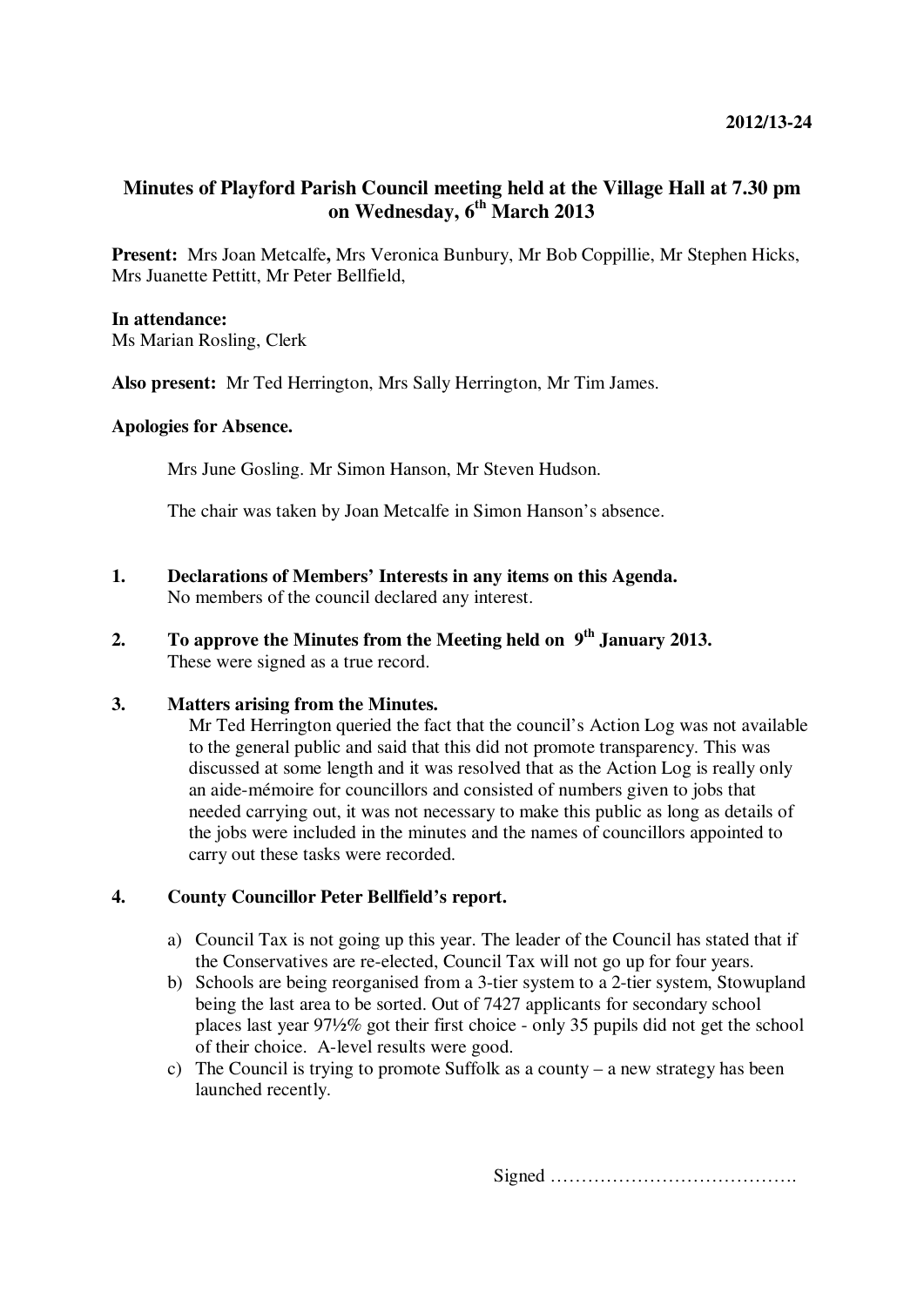- d) Ten flashing road signs checking speeds above 30mph have been installed in the area. These are not solar-powered.
- e) The amalgamation of the Fire Services is not going ahead. Cambridge has put up its precept and if the merger went ahead, Suffolk would be subsidising Cambridge.
- f) EAOW Peter Bellfield has made a big commotion at the Council cabinet meeting because the villages concerned were not adequately informed over routing of traffic, HGV's and other details. He wanted to see proposals and to know what discussions were taking place between contractors and Highways department and will pass this information on to the five parishes in his area.
- g) Highways did a good job with gritting in the bad weather this Winter.

No questions were asked.

#### **5. District Councillor Steven Hudson**

Mr Steven Hudson did not attend due to illness and sent his apologies.

### **6. Report by Police**

PCSO Justin Moss reported that there has been only one crime in Playford in the last two months and this was the theft of a battery from an electric fence, no-one has been apprehended for this as yet.

Ted Herrington asked if PCSO Moss had any statistics on speeding checks in the area and was told there are none available.

Joan Metcalfe asked if we could have PCSO Moss's telephone no. for the Playford's Welcome Leaflet and was told that he and the rest of the team could be contacted on '101'.

#### **7. Action Log Review**

**AP14** – The old elm wood was finally cleared from the village hall site on  $16<sup>th</sup>$ February by Colin Snowden with his trailer, helped by councillors Bob Coppillie, Steve Hicks and Veronica Bunbury, Eric Metcalfe also assisted. Letters of thanks were sent by the clerk to Olly Nash who assisted, Colin Snowden and to Charles Lofts for permitting us to deposit the debris on his land.

**AP43 –** Mud & soil in Brook Lane has still not been cleared despite chasers in November, January & February. Potholes reported in January (chased in Februay) also not repaired. Clerk to chase yet again.

**AP46 –** a website has been created by Steve Hicks www.Playford.OneSuffolk.net and Steve invited everyone to view it and make to comments. It was resolved to collect everyone's ideas once they had looked at the new website and to invite Simon's comments as chairman before progressing any further.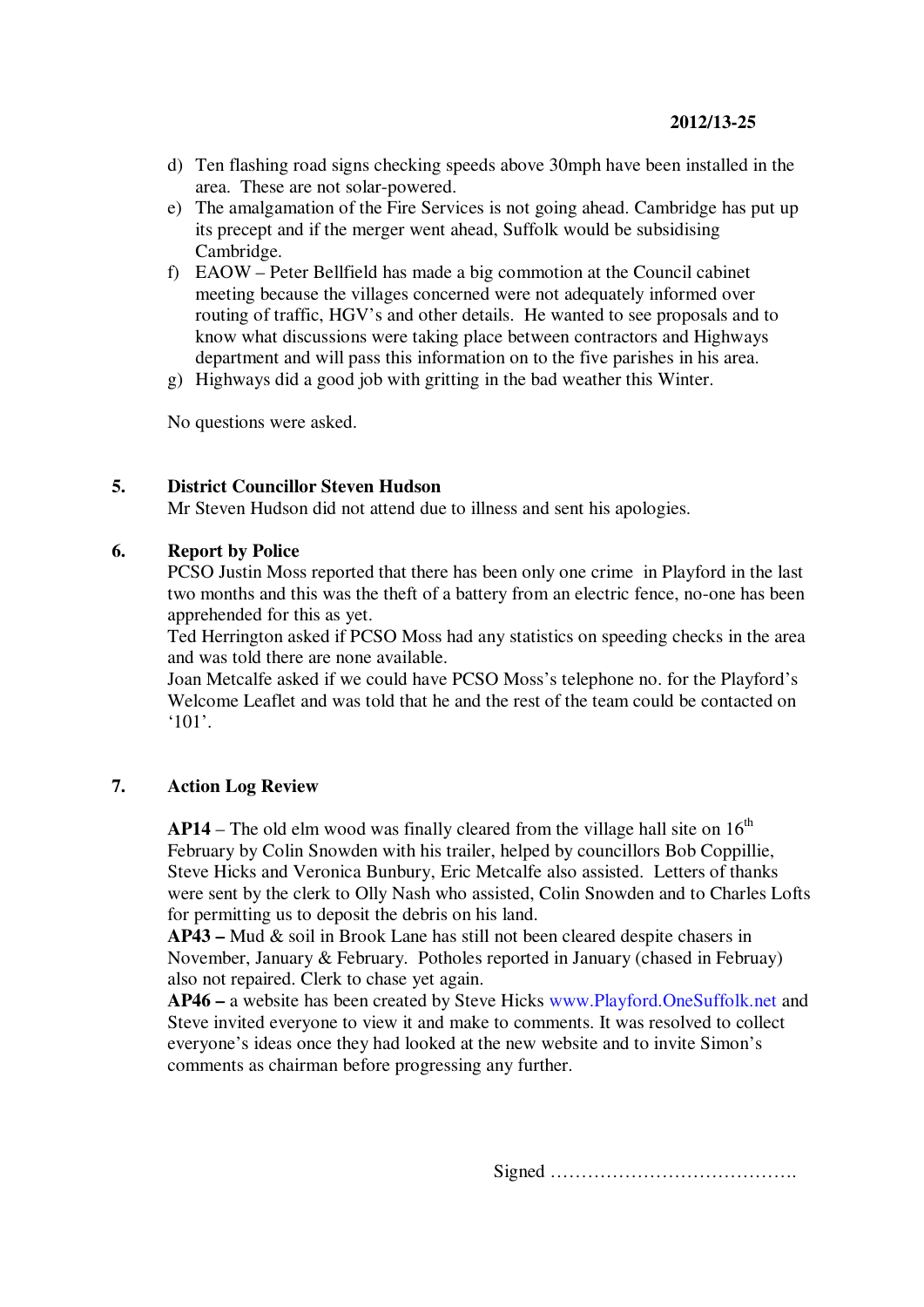#### **2012/13-26**

**AP52-** Problems with drainage of Byway 19. Nigel Meadows of SCC has taken this over as Debbie Adams has broken her leg – he will contact owner, Richard Innes and discuss what is to be done.

**AP54 –** Footpath 7 from Church Lane to Spring Meadow -the slippery moss first reported in Nov 2012 has been chased twice – it is now with Highways dept and we are awaiting a date for it to be sprayed.

**AP55 –** Footpath from village hall to Church Lane – as this is not regarded as a high priority by SCC, Bob Coppillie has kindly undertaken to clear this himself.

**AP56 –** Layby in Spring Meadow filled with weeds & grass clippings. Juanette Pettitt will check the situation and report back.

**AP57-** Blockage under bridge in Brook Lane. Having reported this to Highways in November and chased it twice, an email was received from Tony Buckingham at SCC to say that this is the Environment Agency's responsibility. The EA claim that as the stream is only a minor tributary and not a named river, it is the responsibility of the landowners (jointly John Fenton & Charles Lofts). Joan and Eric Metcalfe volunteered to clear the weeds and resolve the problem.

**AP63 –** Problems with unwashed bottles being left outside village hall after hall has been hired. Joan Metcalfe will bring this matter up at the next village hall meeting and request a notice to be put up at the village hall saying that hirers of the hall will not have their deposit returned if the area is left in a mess.

**AP65-** Trees fouling overhead power lines in Butts Road. This was reported to EON via website on 1.2.13. Clerk to chase.

**AP67-** Footpath no 5 – Church Lane to Playford Mount. No Footpath sign in evidence – clerk to phone Highways dept. Saxmundham to enquire.

#### **8. Finance:-**

#### • **Reporting & authorisation of cheques:-**

| Cheque No 681 | HMRC                 | £32.00 | Tax on clerk's salary -Jan              |
|---------------|----------------------|--------|-----------------------------------------|
| Cheque No 682 | SALC                 | £30.00 | Training course for clerk               |
| Cheque No 683 | <b>HMRC</b>          |        | £32.00 Tax on clerk's salary -Feb       |
| Cheque No 684 | M J Rosling $£18.18$ |        | Clerk's expenses (stationery, postages) |

The balance of the account is:-

| <b>Barclays</b> | £812.77                      |
|-----------------|------------------------------|
|                 | Barclays no. 2 a/c $£132.76$ |
| NS&I            | £1,756.43                    |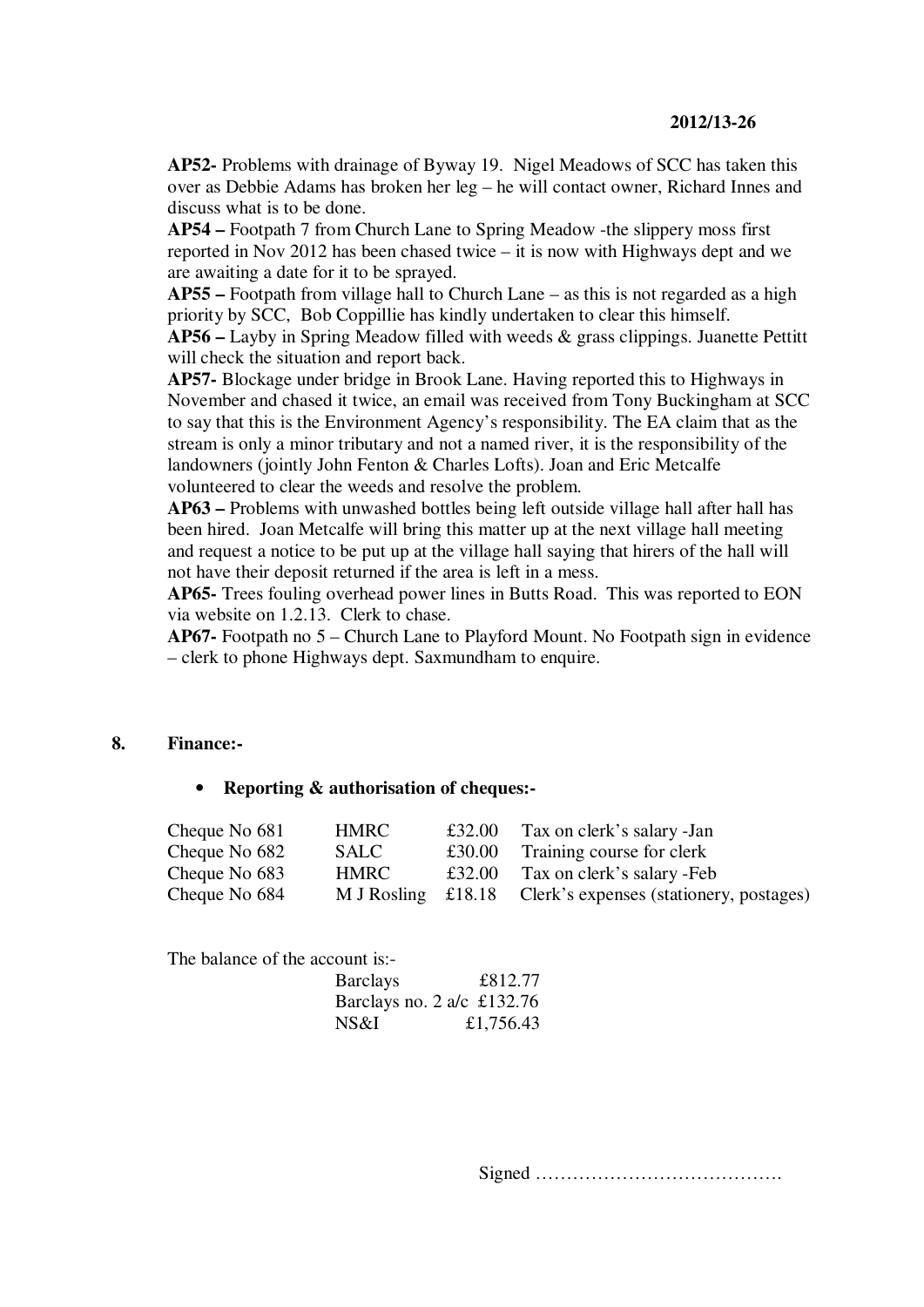#### **9. East Anglian Offshore Windfarm –**

The submission of 500 words stating Playford's position on the cabling depot and associated traffic issues was discussed at length. The original draft for submission to PINS on 24.1.13 was used as a basis and this was amended and updated following the presentation by EAOW on 20.2.13. Joan Metcalfe offered to consolidate everyone's views and to condense into 500 words for the clerk to submit to the PINS website by 11.59pm on  $7<sup>th</sup>$  March 2013. A copy of this can be seen on the Playford Village website.

#### **10. Risk Assessment**

It was felt that the question of risk assessment should be deferred to the next meeting.

### **11. No 2 Community a/c. Balance £132.76**

This is the remains of the grant from Suffolk Acre and belongs jointly to Playford, Great & Little Bealings. It was resolved to leave it untouched.

### **12. Outdoor Play Space Scheme**

There is a small amount of money available to Playford (approx £1100) under the Outdoor Play Space Scheme in respect of the two new houses being built at Sevenoaks. This must be used to purchase equipment for the children's play area or for picnic tables and seats on communal sites. Quotes would need to be submitted to the OPSS at SCDC along with their application form. To attract ideas from the community it was resolved to ask parishioners for their views via e-mail and notices in the Benefice magazine. Clerk to arrange this.

#### **13. Correspondence received:**

- Letter from Barclays Bank plc confirming Joan Metcalfe as a signatory to the main bank account.
- Key to playing field gate, returned from SCC, after the grass cutting contract was cancelled.
- Report from Annette Robinson of SCC Highways confirming she considered the electric fence beside the footpath from Brook Lane to Bransons (FP no. 3) was the correct distance from the path but was poorly signed. The fence has now been removed, thus resolving the problem.